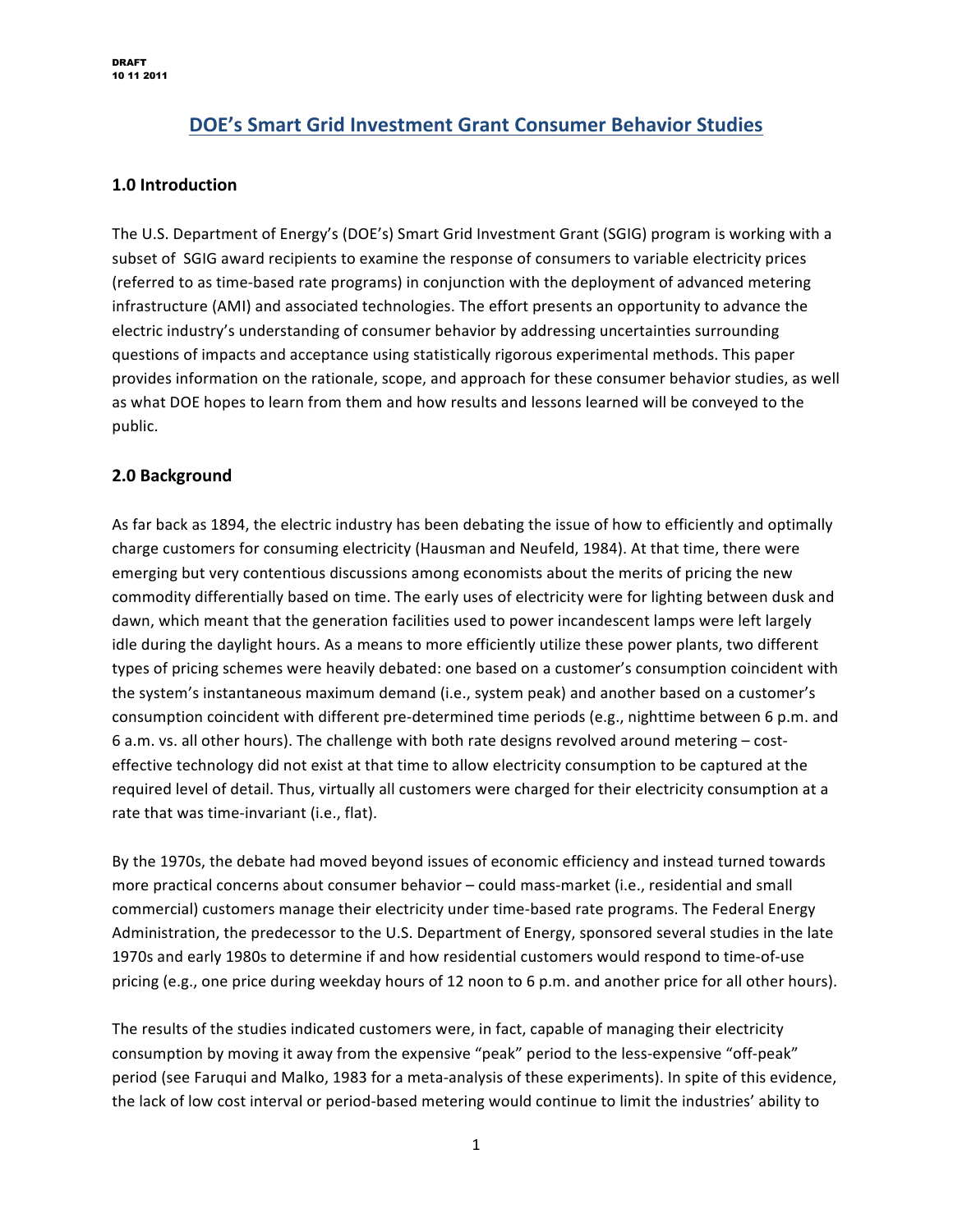expand the application of time-based rate programs at the residential level through the end of the 20th century.

### **2.1 Time-based Rate Programs and AMI**

Over the past ten years, the costs of interval meters, the communications networks to connect the meters with utilities, and the back-office systems necessary to maintain and support them (i.e., advanced metering infrastructure or AMI) have all dramatically decreased. The implementation of AMI and interval meters by utilities, which allows electricity consumption information to be captured, stored, and reported at 5 to 60-minute intervals in most cases, provides an opportunity for utilities and public policymakers to of time-based rate programs and more fully engage electricity customers in better managing their own usage.

Utilities can now collect customer electricity usage data at a level that allows them to offer time-based rate programs, which provides customers with opportunities to respond to diurnal and/or seasonal differences in the cost of producing power (i.e., time-of-use pricing) and/or dynamically to deteriorating power system conditions, high wholesale power costs, or both (i.e., critical peak pricing, real-time pricing). Under these new "dynamic pricing" schemes, rates can change hour-to-hour and day-to-day. Customers also have the ability with AMI to better understand their own overall daily and even hourly usage patterns, whereas before only monthly consumption information was available to them in their monthly bills.

By introducing more dynamic rates and providing customers with more detailed information about their usage patterns, AMI provides customers with an incentive to invest in control technologies that can make it easier for them to change their consumption patterns with real and predictable impacts on their overall electricity bills. For example, programmable communicating thermostats (PCTs) allow customers to pre-program an adjustment in the thermostat temperature setting in direct response to receipt of electricity price increases via the utility's AMI. Otherwise, customers would have to receive the event notification signal through some form of mass communication method (e.g., email, phone, and pager) and then be home to adjust the thermostat themselves.

In regulatory proceedings across the country, many utilities are outlining rationales to policymakers and stakeholders and making the business case for investments in AMI. Three core issues have been consistently raised in these proceedings: (1) cost recovery of the investment, (2) benefits from utility operational savings, and (3) benefits from the introduction of time-based rate programs. Many of the key stakeholders (e.g., public utility commissioners and consumer advocates) want to understand what the full cost of implementing the utility's AMI plan will be, the risks to ratepayers and shareholders if there are cost overruns, cost recovery mechanisms through rates (e.g., \$/kWh, \$/customer, \$/kW), and cost allocations among customer classes (e.g., residential, commercial, industrial).

In addition, stakeholders want to better understand how AMI investments will reduce utility expenditures on operations and maintenance efforts over time (e.g., elimination of meter reading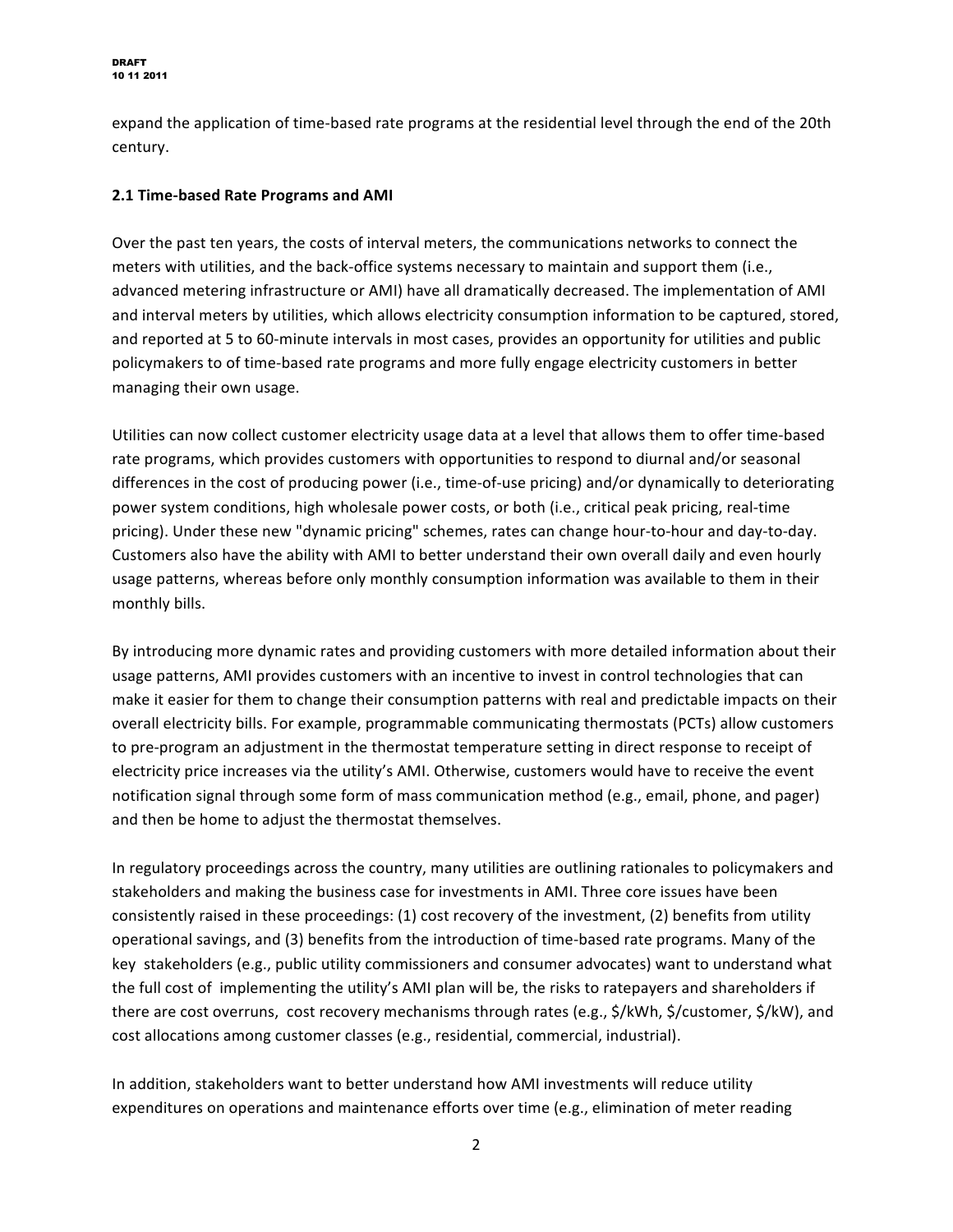positions, reduced truck rolls, etc.). For some utilities, operational savings provide sufficient benefits to justify AMI investments. However, for other utilities, operational savings alone may not be sufficient to provide acceptable paybacks and other benefit streams are needed, such as those from reductions in peak demand from demand response and time-based rate programs, to make a financially attractive business case for AMI.

To assess the benefits associated with demand response and time-based rate programs, it is necessary to measure the timing and magnitude of changes in electricity consumption patterns by customers in response to dynamic pricing and determine the extent of measurable financial effects on the cost of service. For example, reductions in coincident system peak demand may result in future deferral of new investment in electric generating facilities and/or transmission and distribution facilities and upgrades. And, overall shifts in electricity consumption away from expensive periods may reduce the average price of electricity for consumers.

Since the financial attractiveness of many AMI business cases may rest on the financial benefits derived from the responses of customers to time-based rate programs, it is crucial to properly and accurately estimate these benefits. These estimates may be derived from statistical studies of consumers and their consumption patterns and often hinge on assumptions concerning the number of customers who signup for time-based rate programs (enrollment), and the degree of change each customer exhibits in its consumption of electricity (performance).

Over the past 20 years, more than 100 studies have been published that assess how customers change their consumption patterns in response to time-based rate programs and how those responses are helped or hindered by greater access to usage information via Web portals and in-home displays or control technologies that automate the electricity-consuming devices such as programmable communicating thermostats. (Faruqui and Sergici, 2010). From a policy perspective, these studies have shown substantial diversity in customer responses, even those that normalized the results and reported elasticity values (EPRI, 2008). The diversity of results has led many states to wonder about their applicability. As a result, many utilities interested in AMI investments have been required to run their own pilot projects, so that policymakers in that state can see results for themselves.

### **2.2 The Need for Consumer Behavior Studies**

The American Recovery and Reinvestment Act of 2009 included \$3.4B for the SGIG program with a goal of creating jobs to accelerate the transformation of the nation's electric transmission and distribution systems by promoting investments in smarter grid technologies, tools, and techniques for immediate commercial use. Among other topics, the Funding Opportunity Announcement (DE-FOA-0000058) identified interest in AMI projects that involved time-based rate programs and use of statistically rigorous randomized and controlled experimental designs for estimating impacts and benefits. DOE encouraged FOA applicants to propose such studies and collect hourly load and customer demographic data for investigating AMI and its ability to integrate pricing and customer systems to accomplish changes in the electricity usage and behaviors of consumers.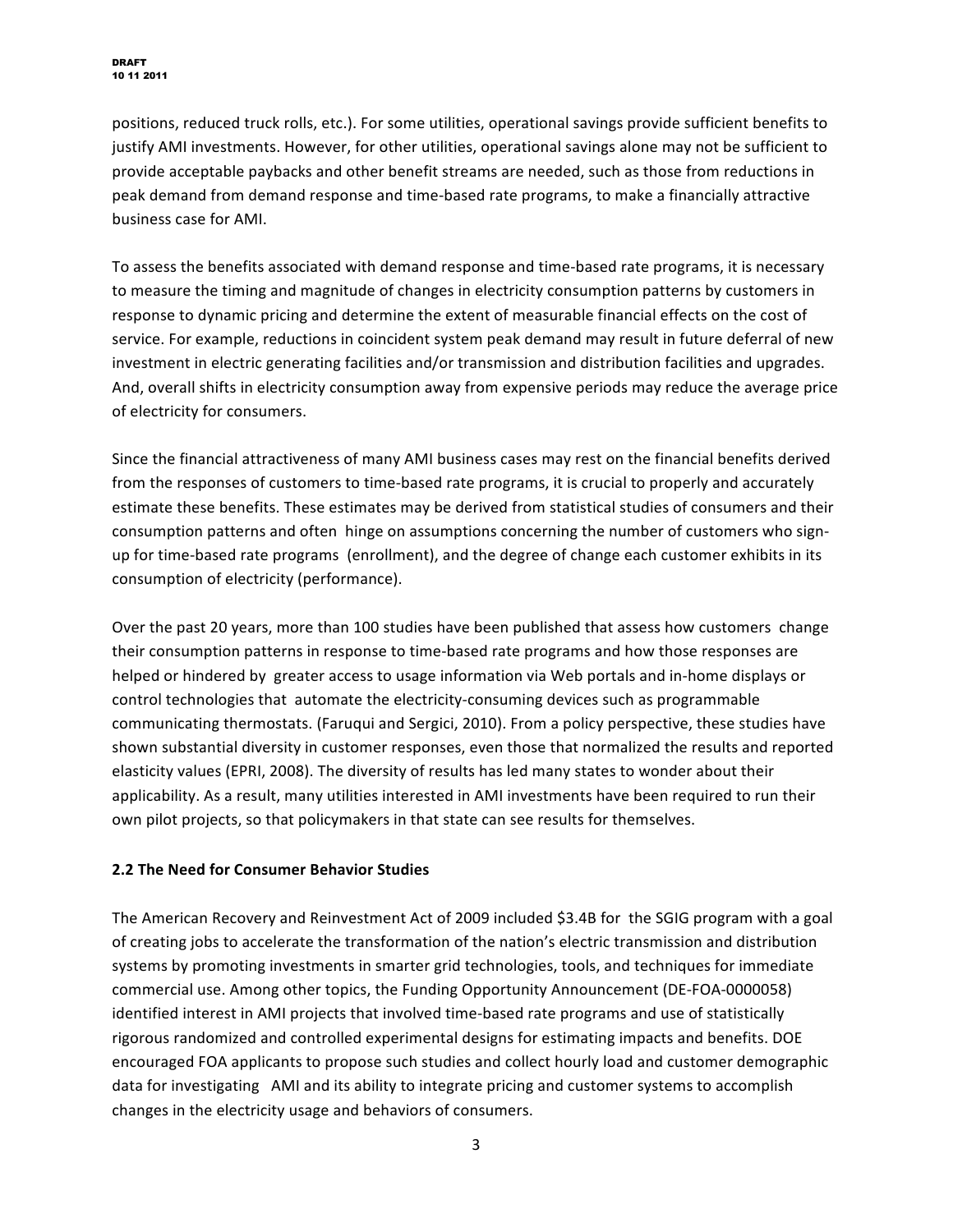DOE's aim is for studies undertaken in this manner to further the electric industry's understanding of the magnitude of these changes, the incremental effects of causal factors, and the key drivers that motivate the changes. If carried out properly, because the studies involve statistically rigorous techniques, they can provide more definitive answers to policymakers and stakeholders to key questions in the areas of acceptance of and response to time-based rate programs and customers systems.

For example, in the area of pricing the electric industry knows a fair amount about customer opinions of time-based rate programs after customers have gained some experience with them but little about what motivates customers to accept these rate offerings in the first place and stick with them over time. The SGIG consumer behavior studies can provide an opportunity for researchers to study how acceptance may differ across market segments (e.g., age, income, and usage), including the value of consumers having more comprehensive access to electricity consumption information, and having use of various automation and control technologies. Research in this area may better assess the factors that have been driving the wide diversity of responses to time-based rate programs across different market segments that have been measured in previous studies and pilot projects.

The SGIG consumer behavior studies may also assess customer acceptance and response to control or automation technologies at the end-use level, including refrigerators, dryers, or other major appliances. A number of recent studies have shown that these types of technologies hold promise for addressing renewable resource integration issues in bulk power markets.(see Cappers et al., 2011 for a comprehensive literature review).

The SGIG consumer behavior studies may also assess customer responses to various time-based rate programs and how the increased access to information about electricity consumption, both at the household and end-use levels, as well as across different delivery mechanisms (e.g., bill comparisons, web portals, and in-home displays) can affect customer behavior and electricity use patterns. Many prior studies have shown that access to information alone does indeed induce a change in electricity consumption, but little is understood about the persistence of these effects over time or how that change in behavior differs if time-based rate programs are jointly implemented (EPRI, 2009). New studies should attempt to address these key gaps in our knowledge base.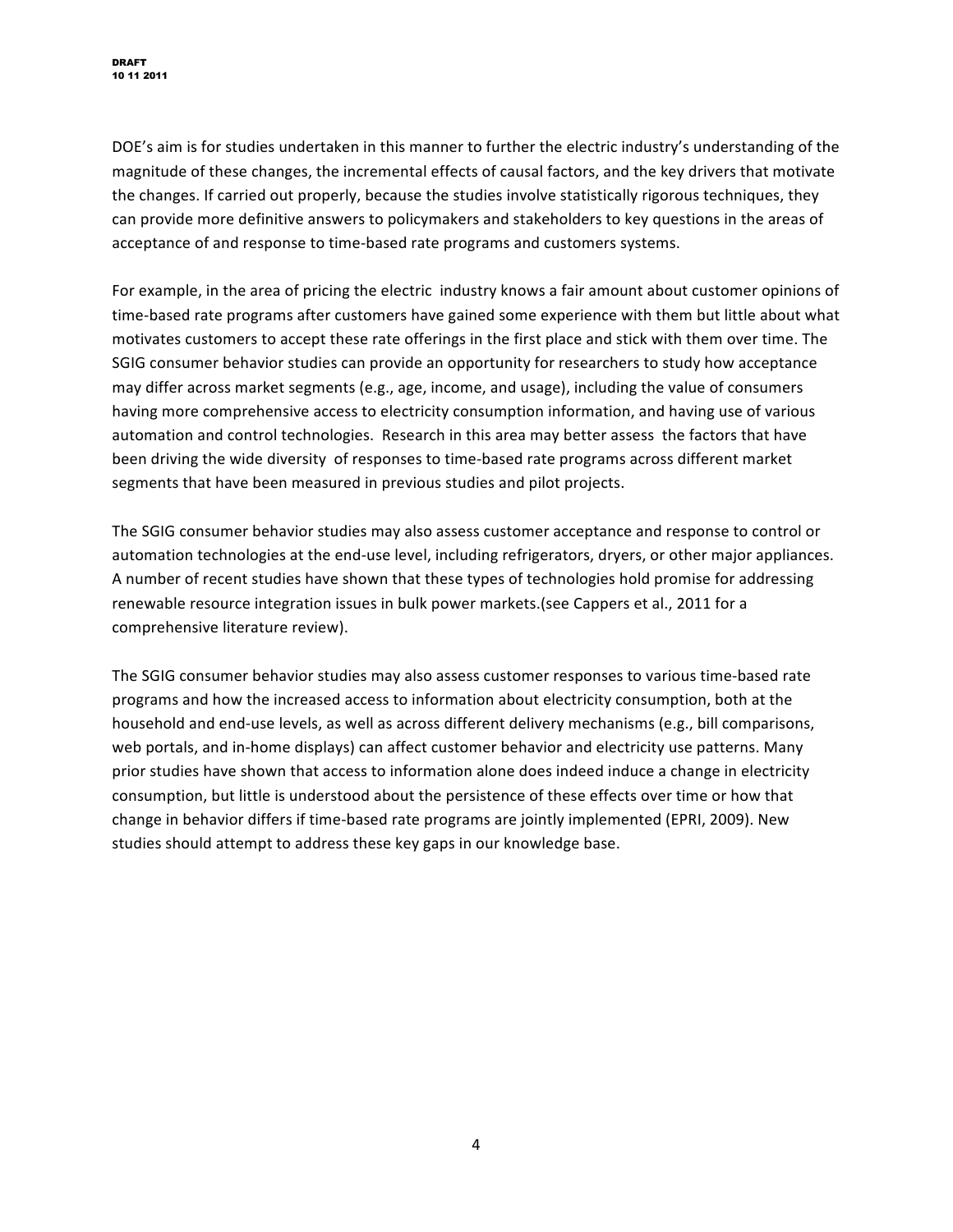

Advanced metering infrastructure (AMI) provides the opportunity to expand a utility's offering of time-based rate programs for electricity, potentially changing customer behavior through the interaction of pricing mechanisms, technology and information systems in the home. The investment in AMI can provide an opportunity for researchers to study how acceptance of and response to these elements may differ across market segments (e.g. income level, age level).

## **3.0&DOE's&Analysis&Framework&and&Approach**

DOE is interested in applying a consistent analysis framework for the SGIG consumer behavior studies. The aim is to collect information across the studies on variables and impacts that have been defined in a consistent manner. This will enable DOE to leverage the results of the individual studies and assess further the impacts of AMI, time-based rate programs, and associated technologies across all of the studies.

#### **3.1 Required Statistical and Experimental Study Elements**

To implement such a framework, DOE is requiring the SGIG consumer behavior studies to apply statistically rigorous, randomized, controlled experimental designs in their studies. In theory, evaluations employing random selection and random sampling possess more credible and precise estimates of effects (i.e., internal validity) that can be extrapolated to similar groups outside of the study (i.e., external validity) as compared to studies that do not use random selection.

Due to cost, complexity, and other reasons, many prior studies have opted to utilize less rigorous experimental designs than those pursued by DOE under SGIG. Typically, the increased costs and technical effort associated with more rigorous methods outweighed the potential advantages from greater statistical precision. However, it is DOE's intent, with the cooperation of the SGIG projects who are also interested in applying statistically rigorous methods, to develop the best possible information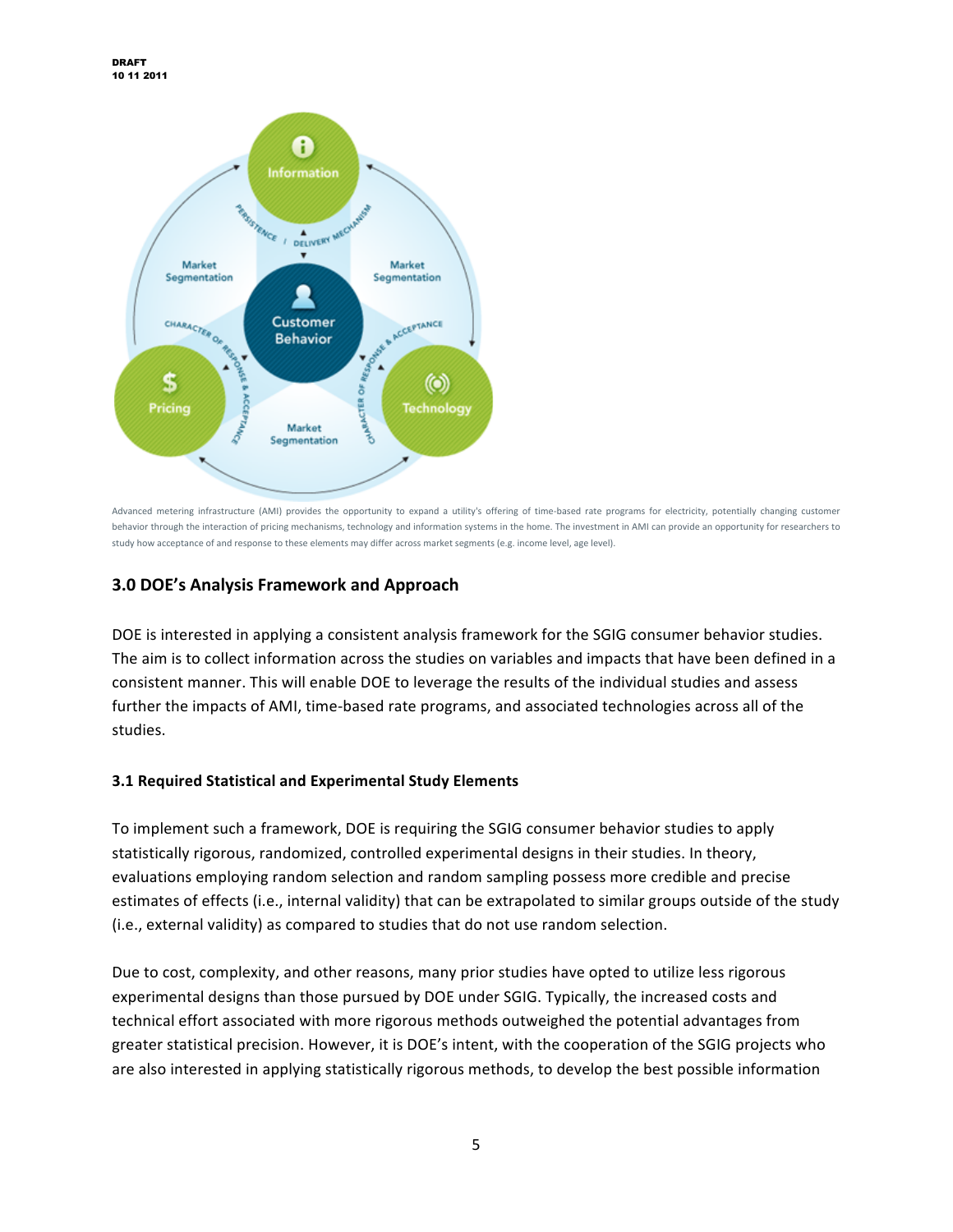for addressing some of the uncertainties about the business cases for AMI, time-based rates programs, and associated technologies.

The framework involves a series of guidance documents, developed by DOE and provided to the study teams, which convey DOE's expectations and requirements. These guidance documents cover such topics as:

- Appropriate application of sampling and sample design;
- Preferences for various study objectives associated with time-based rates and customer systems;
- Preferences for the collection of identified customer characteristic information via survey instruments:
- How the various study objectives should be evaluated; and
- What information needs to be collected and reported back to DOE.

### **3.2 Technical Advisory Groups**

To assist the study teams in successfully applying statistically rigorous techniques and meeting DOE's requirements, DOE formed technical advisory groups (TAGs) to provide technical assistance and support. The table below provides a list of the experts serving as TAG members. These individuals are from national laboratories, universities, and consulting firms and bring hundreds of years of collective experience in designing, implementing, and evaluating consumer behavior studies. Individual TAGs are formed to work collaboratively with each of the SGIG consumer behavior study teams. One of each TAG's aims is to assist the study team to align DOE's methodological framework with the practical realities of regulatory environment in which each utility operates. The TAGs also attempt to make sure the study addresses issues of direct interest to the utility and to encourage the study teams, when appropriate, to consider evaluating issues that may be of broader interest to the entire electric power industry. The TAG is there to provide guidance to the SGIG consumer behavior study teams in all of these areas in a pragmatic and collaborative manner.

| <b>Name</b>             | <b>Affiliation</b>                     |
|-------------------------|----------------------------------------|
| <b>Peter Cappers</b>    | Lawrence Berkeley National Laboratory  |
| <b>Charles Goldman</b>  | Lawrence Berkeley National Laboratory  |
| <b>Andrew Satchwell</b> | Lawrence Berkeley National Laboratory  |
| Annika Todd             | Lawrence Berkeley National Laboratory  |
| <b>Karen Herter</b>     | Herter Energy Research Solutions, Inc. |
| <b>Roger Levy</b>       | Levy Associates                        |
| <b>Theresa Flaim</b>    | Energy Resource Economics, LLC         |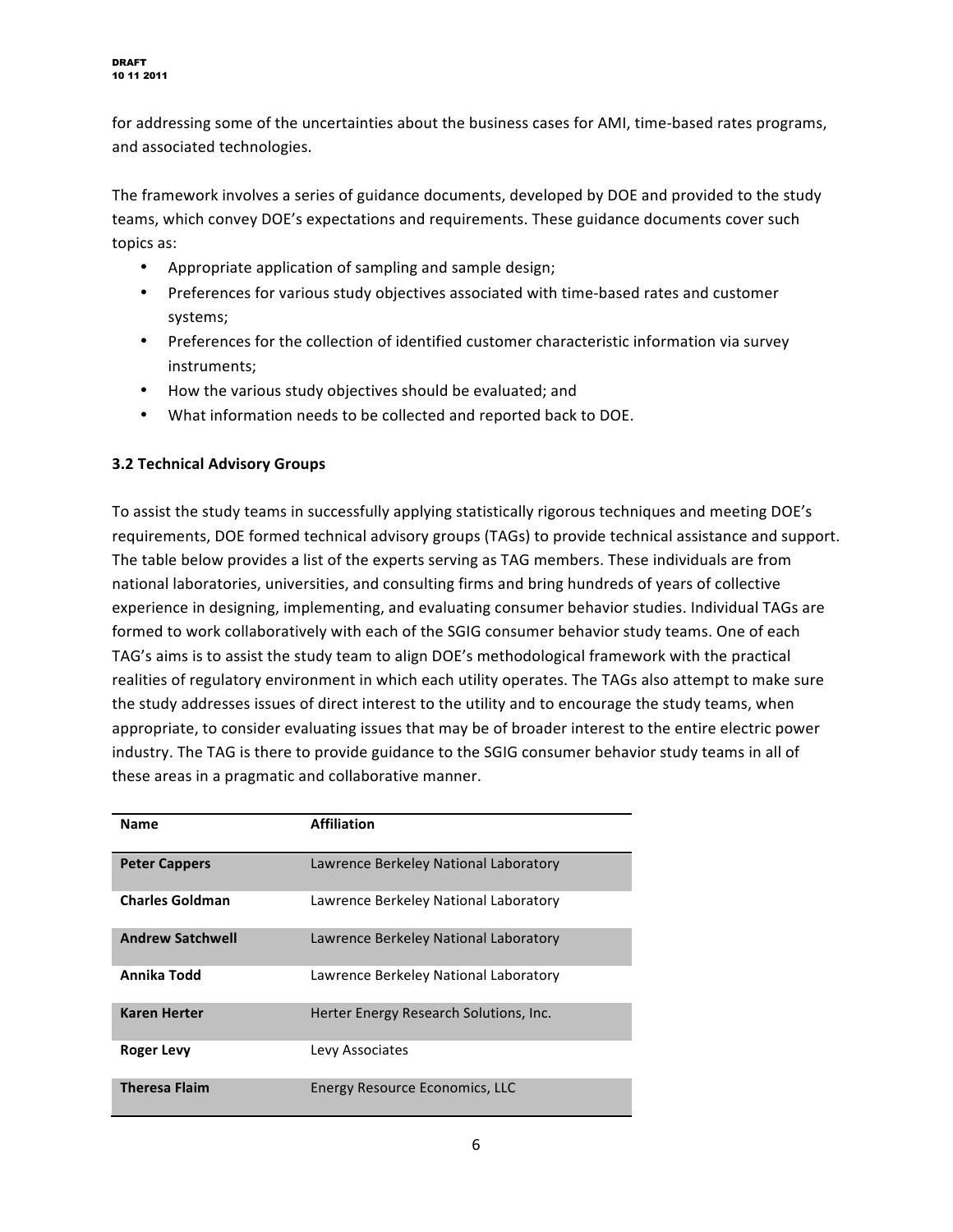| <b>Richard Scheer</b>    | Scheer Ventures, LLC                 |
|--------------------------|--------------------------------------|
| <b>Lisa Schwartz</b>     | <b>Regulatory Assistance Project</b> |
| <b>Richard Feinberg</b>  | <b>Purdue University</b>             |
| <b>Catherine Wolfram</b> | University of California at Berkeley |
| <b>Meredith Fowlie</b>   | University of California at Berkeley |
| <b>Miriam Goldberg</b>   | <b>KEMA</b>                          |
| <b>Curt Puckett</b>      | <b>KEMA</b>                          |
| <b>Roger Wright</b>      | <b>KEMA</b>                          |
| <b>Ahmad Faruqui</b>     | The Brattle Group                    |
| <b>Sanem Sergici</b>     | The Brattle Group                    |
| <b>Ryan Hledik</b>       | The Brattle Group                    |
| <b>Michael Sullivan</b>  | Freeman, Sullivan & Company          |
| <b>Stephen George</b>    | Freeman, Sullivan & Company          |
| <b>Josh Bode</b>         | Freeman, Sullivan & Company          |
| <b>Mary Sutter</b>       | <b>Opinion Dynamics Corporation</b>  |
| <b>Tami Buhr</b>         | <b>Opinion Dynamics Corporation</b>  |
| <b>Craig Boice</b>       | Boice Dunham Group, Inc.             |

#### **3.3 Reporting Requirements**

Each SGIG consumer behavior study team is required to submit to DOE for approval a Consumer Behavior Study Plan (CBSP) summarizing what they are proposing to do. Specifically, each CBSP documents the proposed study elements, including: objectives, research hypotheses, sample frame and development approach, enrollment method, and experimental treatments. In addition, details surrounding the implementation effort need to be addressed, including: schedule for regulatory approval and recruitment efforts, how the study sample will be achieved and maintained throughout the project and data collection processes. Finally, an analysis framework for the evaluation of the study to address the initial set of study objectives must be included as well.

Once the CBSP is approved, study teams are expected to undertake certain reporting requirements throughout the project to convey to DOE and the industry what was learned from the studies. DOE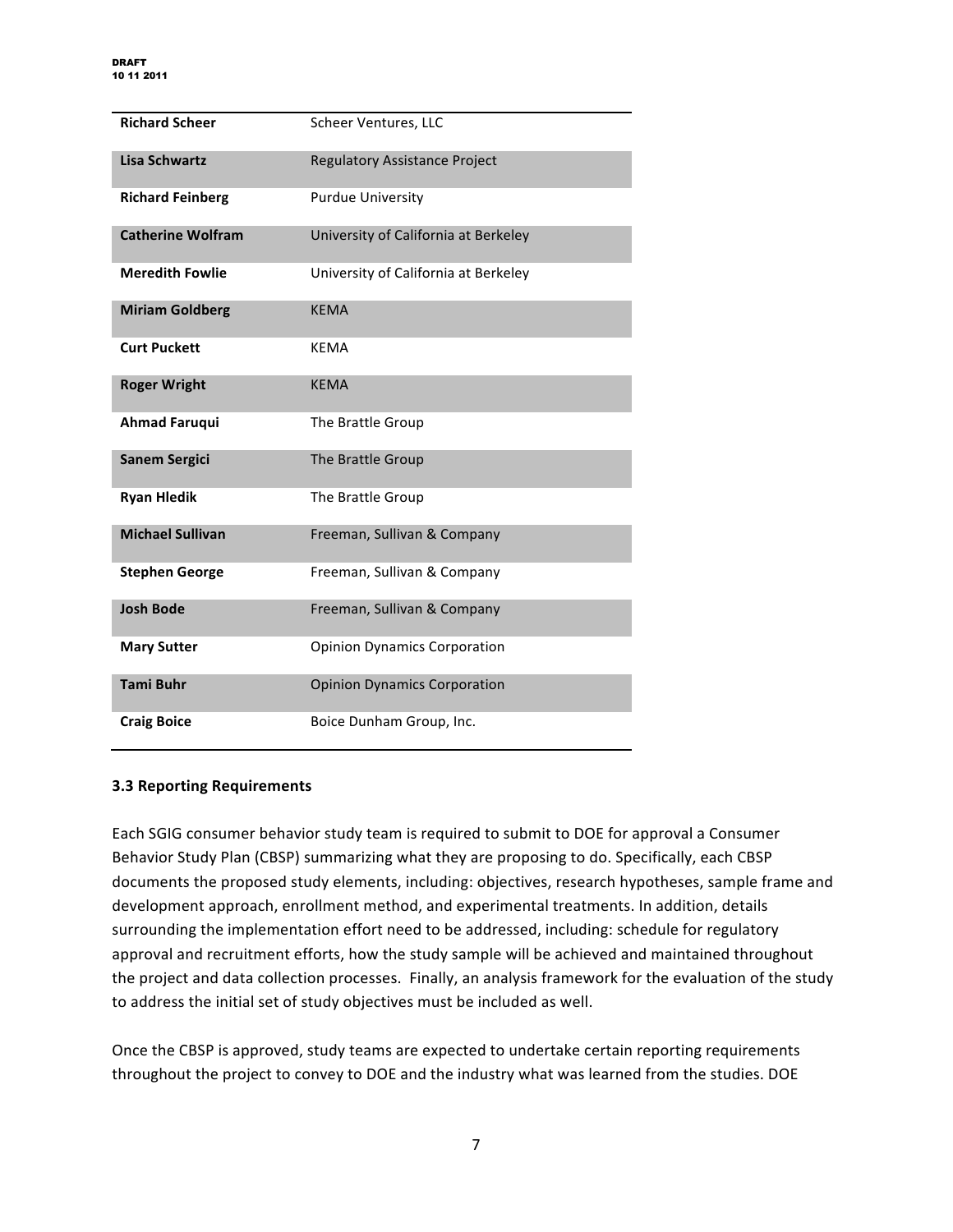requires each study team to submit an evaluation report at the end of the study, as well as at an interim point if the study is designed to last for two years or more. These evaluation reports are to contain:

- An identification of study objectives;
- A description of how the study is designed to meet these objectives;
- The analytical methods used to evaluate the study objectives;
- A summary of the data collected for use in the evaluation effort; and
- The results from the evaluation effort and a determination if the study objectives were successfully accomplished.

DOE will summarize impacts drawn from the interim and final evaluation reports across the different study teams.

Two other broad categories of data are to be provided to DOE. The first category involves data containing masked customer-level hourly consumption information from those participating in treatment and control groups in the studies. The second category involves customer-level demographic and characteristic data such as appliance holdings and age and income of the occupants. In both cases data privacy is paramount and protections are to be included so that under no circumstances can any of the data provided to DOE be tied back to the names and addresses of individual customers. The study data sets provided to DOE will be comprised of the same information used by the study teams in conducting their own analysis. This required data from the study teams will be used by DOE to perform a cross-study analysis that spans all of the approved SGIG consumer behavior studies.

### **3.4&Cross@Study&Analysis&Research&Agenda**

Given the scope of the topics of interest DOE has identified, as well as the availability of customer-level data across a variety of utilities and study elements, DOE has a unique opportunity to evaluate issues in a much more comprehensive way than has been done before.

DOE has identified the following analysis topics and questions as top priorities for its cross-study research agenda.

- **Customer acceptance:** What motivates customers to accept a time-based rate program?
	- $\circ$  Does the enrollment condition (i.e., opt-in, opt-out) affect acceptance?
	- $\circ$  Does the existence of control and/or automation technology affect acceptance?
	- $\circ$  Does the dissemination of a more comprehensive education package affect acceptance?
	- o Does the offer of bill protection or a bill guarantee affect acceptance?
	- $\circ$  How do customer demographics (e.g., low-income, high usage, elderly households, college educated) affect acceptance?
- **Customer retention**: What motivates customers to remain on a time-based rate program?
	- o Does the enrollment condition (i.e., opt-in, opt-out) affect retention?
	- $\circ$  Does the removal of bill protection or a bill guarantee affect retention?
	- $\circ$  How do customer demographics (e.g., low-income, high usage, elderly households, college educated) affect retention?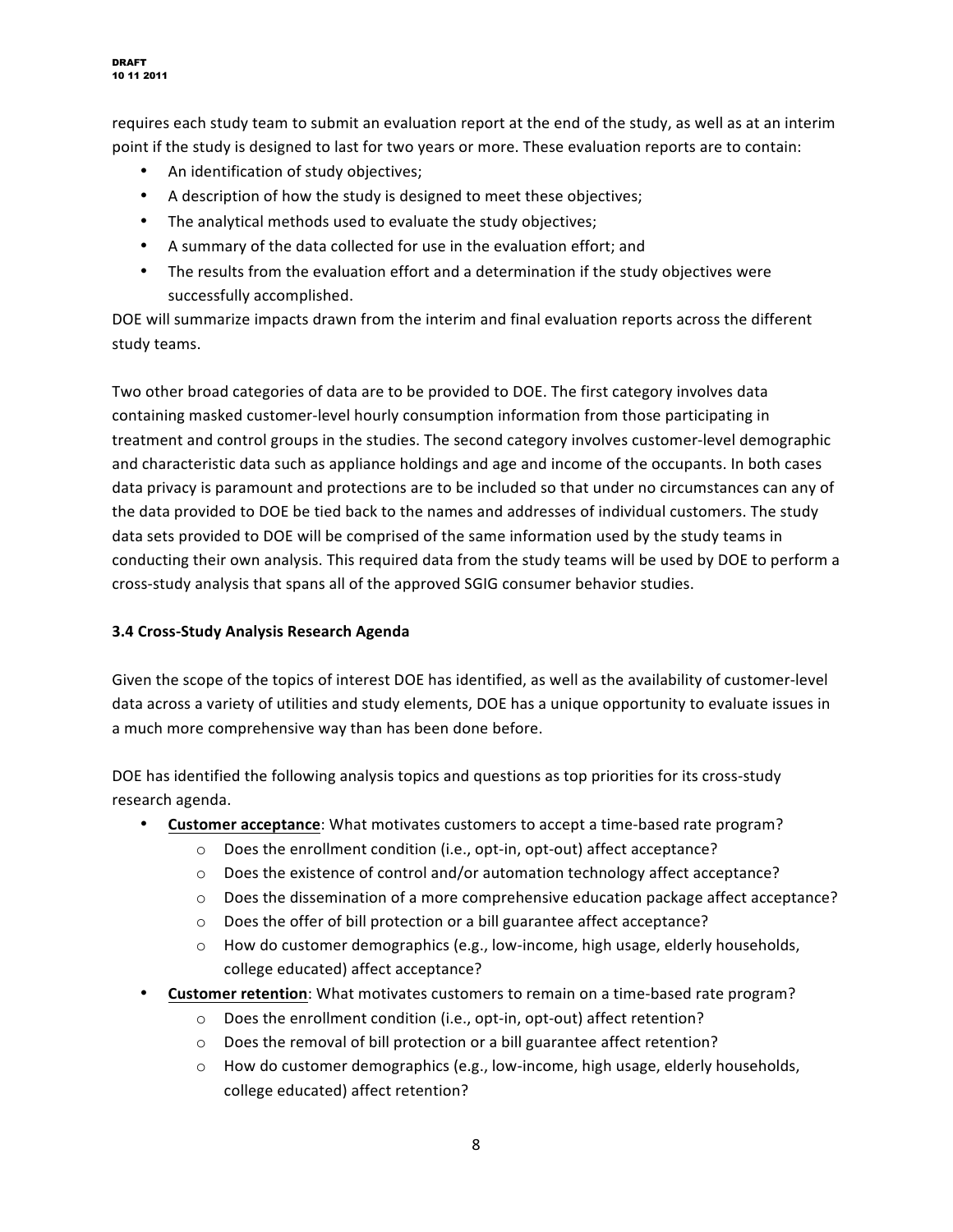- **Customer response:** Will customers respond, and if so by how much will they respond, to timebased rate programs?
	- $\circ$  Does the enrollment condition (i.e., opt-in, opt-out) affect response?
	- $\circ$  Does the existence or removal of bill protection or a bill guarantee affect response?
	- $\circ$  Does experience with the time-based rate program (i.e., year 1 vs. year 2) affect response?
	- $\circ$  Does the existence of control and/or information technology affect response?
	- $\circ$  How do customer demographics (e.g., low-income, high usage, elderly households, college educated) affect response?
- **Role of customer systems on customer response**: Will customers respond, and if so by how much will they respond, to automation/control technology, information technology, and/or other non-rate elements either in isolation or in tandem with rates?
	- o Does the existence of control technology affect response in the absence of time-based rate programs?
	- $\circ$  Does the existence of information technology affect response in the absence of timebased rate programs?

DOE plans to publish a series of different research reports to convey what was learned from the SGIG consumer behavior study evaluation effort. These include:

- Analysis of customer acceptance: Two different evaluation efforts will be undertaken to address this series of research questions. Results from an interim evaluation in this area will be released in Q4 of 2012 but will likely include only a subset of the studies, as they will not all have begun their studies or been able to provide data for the analysis to DOE. A final evaluation that includes data and results from all SGIG consumer behavior studies will be provided by Q3 2013.
- **Analysis of customer retention**: A single analysis will be undertaken to address this set of research questions with results being reported by Q4 2014 on the studies who have reported data by that time.
- **Analysis of customer response**: Two different evaluation efforts will be undertaken to address this series of research questions. Results from an interim evaluation in this area will be released in Q4 of 2013 but will likely include only a subset of studies, as they will not all have begun their studies or been able to provide data for the analysis." A final evaluation that includes data and results from all SGIG consumer behavior studies will be provided by Q4 2015.